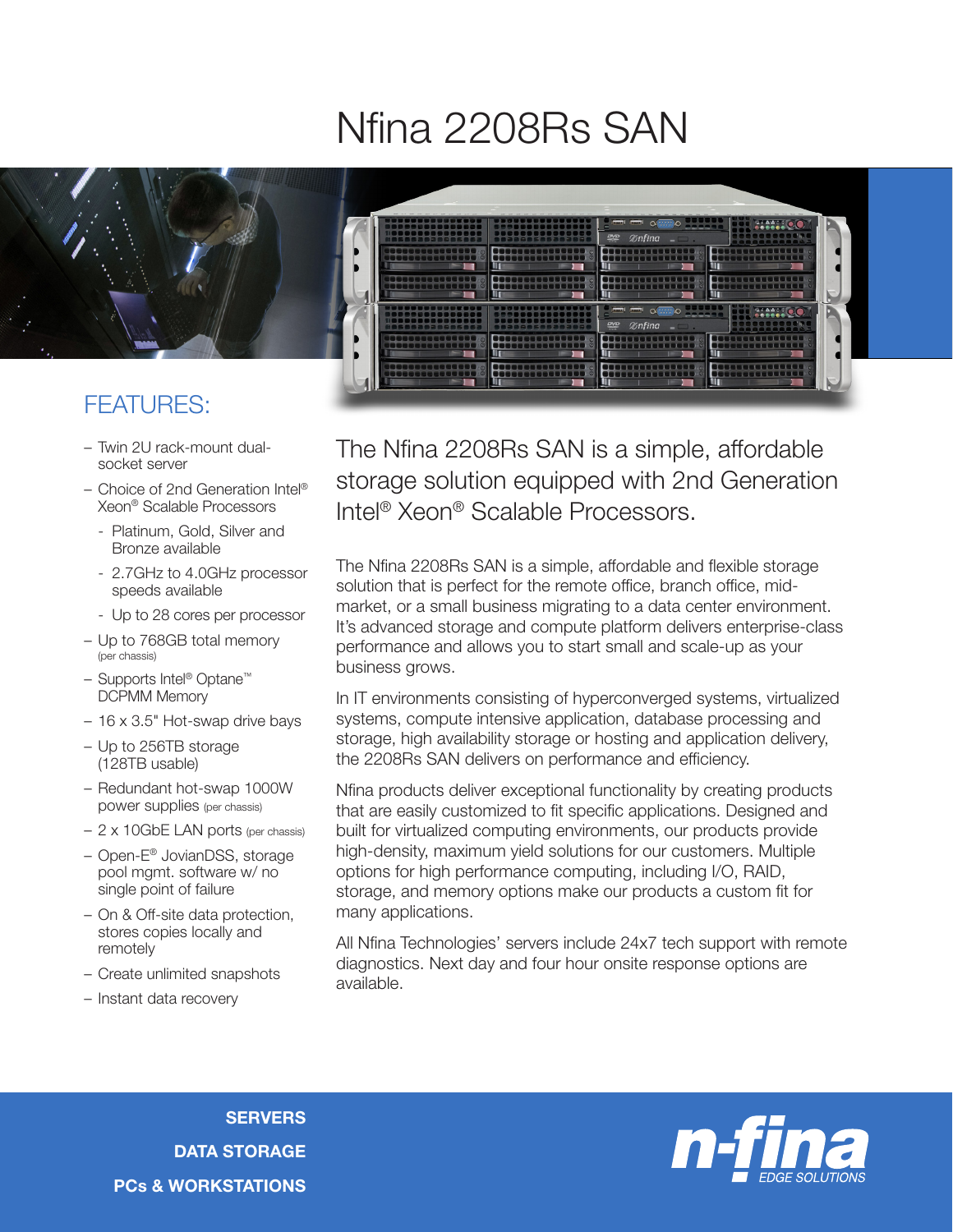## NFINA 2208Rs SAN

| <b>SPECIFICATIONS</b> |                                                                                                                                                                                                                                                        |
|-----------------------|--------------------------------------------------------------------------------------------------------------------------------------------------------------------------------------------------------------------------------------------------------|
| Form Factor           | Twin 2U rack-mount, 3.5" x 17.2" x 25.5" (per chassis)                                                                                                                                                                                                 |
| Operating Temperature | 10°C to 35°C (50°F to 95°F)                                                                                                                                                                                                                            |
| Processors            | 2nd Generation Intel® Xeon® Scalable Processors, up to 28 cores each                                                                                                                                                                                   |
| Processor Speed       | Up to 2.7GHz to 4.0GHz                                                                                                                                                                                                                                 |
| CPU Cache             | Up to 39MB per processor                                                                                                                                                                                                                               |
| Socket                | Dual Socket P (LGA 3647)                                                                                                                                                                                                                               |
| Memory                | 16 DIMM slots, DDR4 ECC RDIMM/LRDIMM 2666/2933 MHz (per chassis)<br>768GB Max memory capacity (per chassis)<br>Intel <sup>®</sup> Optane <sup>™</sup> DC Persistent Memory supported                                                                   |
| Storage               | 8 x 3.5" or 2.5" hot-swap drive bays (2.5" requires adapter) (per chassis)<br>Supports: SSD or HDD drives<br>1 x internal M.2 NVMe/SSD (2260/2280, 22110, PCle, (optional - per chassis)                                                               |
| <b>Optical Drive</b>  | 1 x 5.25" Slim DVD, SATA drive (optional - per chassis)                                                                                                                                                                                                |
| Maximum Storage       | Up to 256TB (128TB usable), depending on drive type                                                                                                                                                                                                    |
| Software RAID         | 0, 1, 5, 10 support                                                                                                                                                                                                                                    |
| Hardware RAID         | LSI <sup>®</sup> Hardware RAID optional                                                                                                                                                                                                                |
| Caching               | Caching options available                                                                                                                                                                                                                              |
| Input Voltage         | 100-127V @ 9-12A, 50/60 Hz<br>200-240V @ 6-7.2A, 50/60 Hz                                                                                                                                                                                              |
| Power Supply          | Redundant hot-swap 1000W AC power supplies with PMBus                                                                                                                                                                                                  |
| Remote Management     | IPMI 2.0, KVM over HTML5                                                                                                                                                                                                                               |
| <b>TPM</b>            | Version 2.0, optional                                                                                                                                                                                                                                  |
| OS Supported          | Microsoft <sup>®</sup> Windows Server <sup>®</sup> 2016, 2019, Windows® 10, VMware®<br>ESXi™ 6.5-6.7, Open-E® JovianDSS™ & DSS7, Red Hat® RHEL 7.3-7.x,<br>SUSE® SLES 11, 12, Ubuntu 16, 17, CentoOS™ 7, XenServer® 7.1-7.6,<br>more options available |
| Certifications        | UL or CSA Listed (USA and Canada), FCC Class A (US), CE (Europe), RoHS (Europe)                                                                                                                                                                        |
| Warranty              | 5 years                                                                                                                                                                                                                                                |